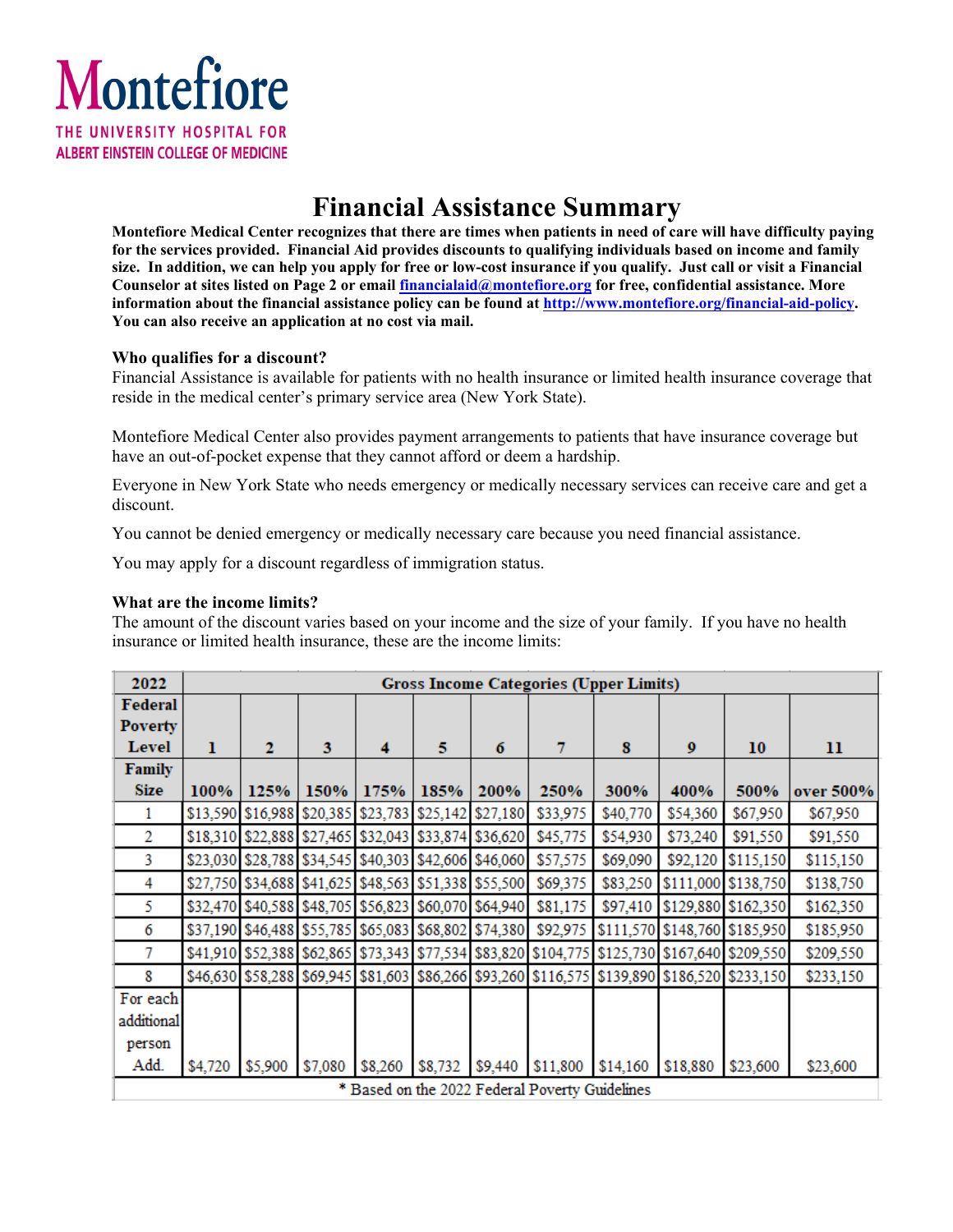#### **What if I do not meet the income limits?**

If you cannot pay your bill, Montefiore Medical Center has a financial assistance category for all who apply. The percentage of the discount depends on your annual income and family size. We also offer extended payment plans and the monthly payment will not exceed ten percent of your monthly income. A courtesy discount is available for patients above 500% of the federal poverty level. Self-pay discounts are also available for non-medically necessary services.

#### **Can someone explain the discount? Can someone help me apply?**

Yes, free, confidential help is available.

If you do not speak English, someone will help you in your own language. Applications, summaries, and the full policy are also available in multiple languages at no cost.

The Financial Counselor can tell you if you qualify for free or low-cost insurance, such as Medicaid, Child Health Plus or a Qualified Health Plan (during open enrollment).

If the Financial Counselor finds that you don't qualify for low-cost insurance, they will help you apply for a discount.

The Counselor will help you fill out all the forms and tell you what documents you need to bring.

Please visit one of the locations below or **<http://www.montefiore.org/financial-aid-policy>** for additional information or assistance.

- 111 East  $210^{th}$  Street (Room RS-001) 718-920-5658 (Moses Campus)
- 600 East 233<sup>rd</sup> Street (Central Registration) 718-920-9954 (Wakefield Campus)
- 1825 Eastchester Road (Admitting Office) 718-904-2865 (Weiler Campus)
- 2475 St. Raymond Avenue (Outpatient Registration) 718-430-7339 (Westchester Square Campus)

#### **What do I need to apply for a discount?**

Acceptable proof of income:

- Unemployment statement
- Social Security/Pension Award letter
- Paystubs/Employment verification letter
- Letter of support
- Self attestation letter (in appropriate circumstances)
- Tax Return or W2

All medically necessary services provided by Montefiore Medical Center are covered by the discount. This includes outpatient services, emergency care, and inpatient emergent admissions.

Charges from *private doctors* who provide services in the hospital may not be covered. You should talk to private doctors to see if they offer a discount or payment plan. For a list of providers and whether or not they participate in the Medical Center's Financial Aid Program please visit our internet site at <http://www.montefiore.org/financial-aid-policy> or contact the Financial Aid office and one can be provided to you in person or via mail.

#### **How much do I have to pay?**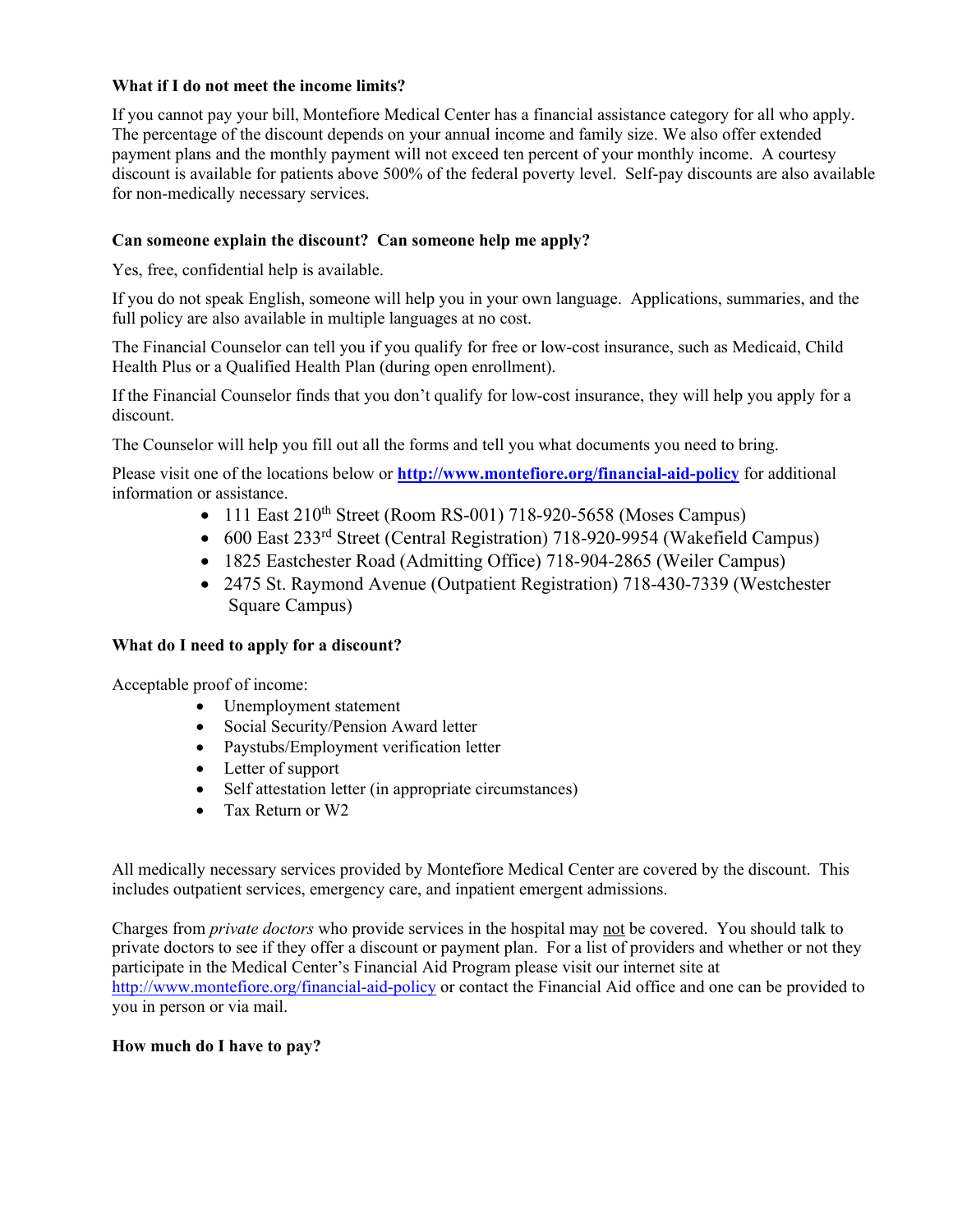The amount for an outpatient service or the emergency room starts from \$0 for children and pregnant women, depending on your income. The amount for outpatient service or the emergency room starts from \$15 for adults, depending on your income.

Our Financial Counselor will give you the details about your specific discount(s) once your application is processed.

Patients will not be charged more than amounts generally billed for emergency or other medically necessary care.

#### **How do I get the discount?**

You have to fill out the application form. As soon as we have proof of your income, we can process your application for a discount according to your income level. You will have 30 days to complete application.

You can apply for a discount before you have an appointment, when you come to the hospital to get care, or when the bill comes in the mail.

Send the completed form to Montefiore Medical Center-111 EAST 210<sup>TH</sup> Street, Bronx, N.Y. 10467/ Main Cashiers Room RS-001 or bring it to Room RS-001.

Once you have submitted a completed application and documentation, you may disregard any bills until the hospital has rendered a decision on your application.

#### **How will I know if I was approved for the discount?**

Montefiore Medical Center will send you a letter within 30 days after completion and submission of documentation, telling you if you have been approved and the level of discount received.

#### **What if I receive a bill while I'm waiting to hear if I can get a discount?**

You cannot be required to pay a hospital bill while your application for a discount is being considered. If your application is turned down, the hospital must tell you why in writing and must provide you with a way to appeal this decision to a higher level within the hospital.

#### **What if I have a problem I cannot resolve with the hospital?**

You may call the New York State Department of Health complaint hotline at 1-800-804-5447.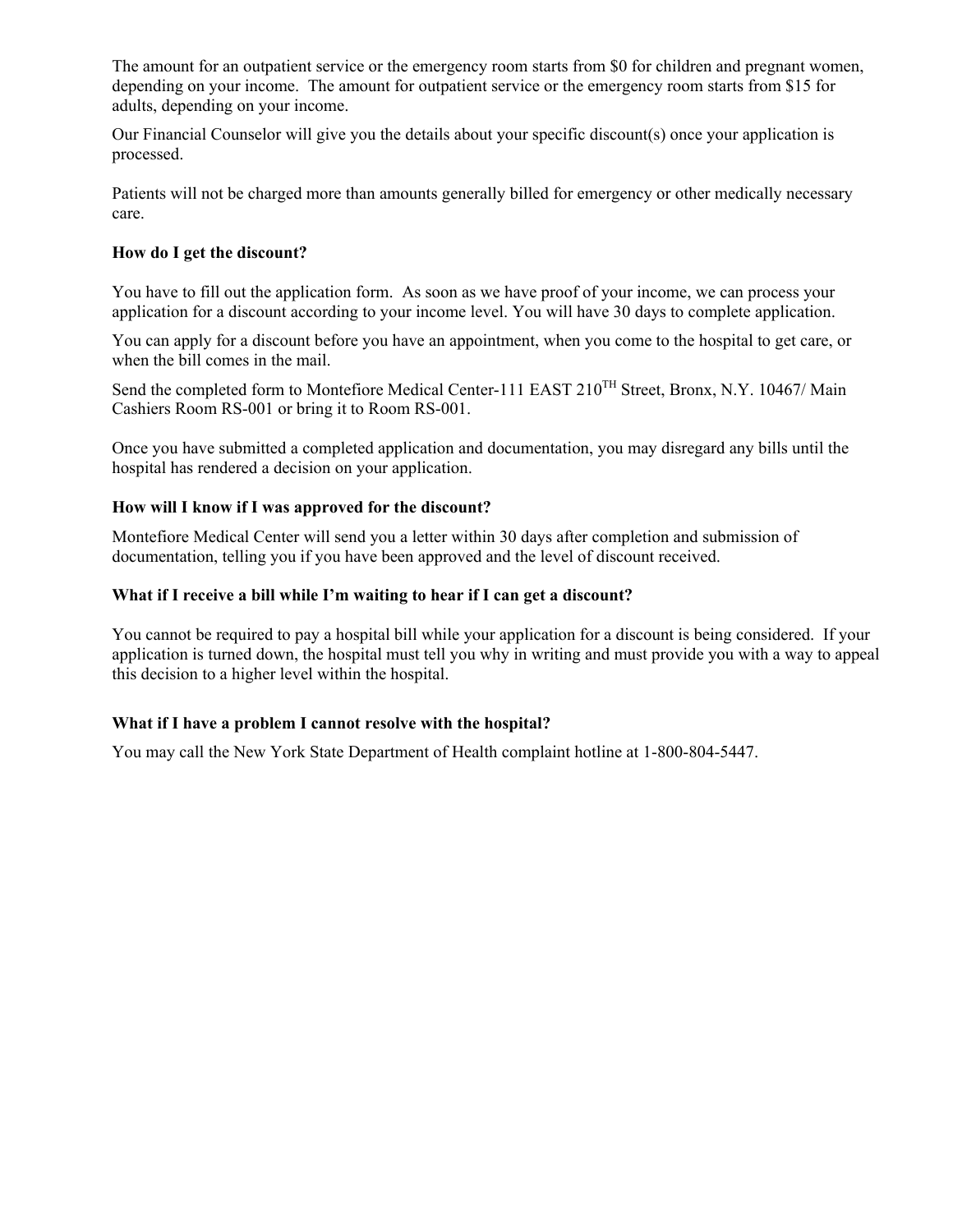# Montefiore

## **MONTEFIORE MEDICAL CENTER FINANCIAL AID APPLICATION**

| <b>APPLICANT INFORMATION</b>                                                       |                               |                             |                                                          |                                           |                                                  |                                                 |  |  |
|------------------------------------------------------------------------------------|-------------------------------|-----------------------------|----------------------------------------------------------|-------------------------------------------|--------------------------------------------------|-------------------------------------------------|--|--|
| <b>Patient Name</b>                                                                |                               |                             |                                                          |                                           | <b>Social Security Number</b><br>(Optional)      |                                                 |  |  |
| <b>Address</b>                                                                     |                               | Apt#                        |                                                          | Date of Birth:                            |                                                  |                                                 |  |  |
| City                                                                               |                               |                             |                                                          | <b>State</b>                              |                                                  | <b>ZIP</b>                                      |  |  |
| Phone                                                                              |                               |                             | <b>Relationship to Patient</b>                           |                                           |                                                  | Self Spouse Child Parent Grandparent Grandchild |  |  |
| <b>Current Insurance</b><br>Coverage:                                              |                               |                             | <b>Family Size</b>                                       |                                           | <b>Balance Owed</b>                              |                                                 |  |  |
| ELIGIBILITY WORKSHEET: FOR OFFICE USE ONLY                                         |                               |                             |                                                          |                                           |                                                  |                                                 |  |  |
| <b>Financial Counselor</b>                                                         |                               | Referral<br>Source:         |                                                          | <b>Adjusted Account</b><br><b>Balance</b> |                                                  |                                                 |  |  |
| <b>Patient MRN</b>                                                                 | Account<br>Number             |                             |                                                          |                                           | DOS:                                             |                                                 |  |  |
| Proof of Income<br>Secured                                                         | $\mathbf{N}\mathbf{o}$<br>Yes | Supporting<br>Documentation | 1. Pay-stubs                                             |                                           | 2. Job Letter<br>3. Marketplace<br>Documentation |                                                 |  |  |
| <b>Verified Gross Annual Income</b>                                                |                               |                             | 4. Letter of Support (If Applicable)<br>Other (Specify): |                                           |                                                  |                                                 |  |  |
| The Applicant is approved for Financial Aid at the following category level (1-10) |                               |                             |                                                          |                                           |                                                  |                                                 |  |  |
| <b>Application Request Date</b>                                                    |                               |                             | <b>Proof of Income Received Date</b>                     |                                           |                                                  |                                                 |  |  |